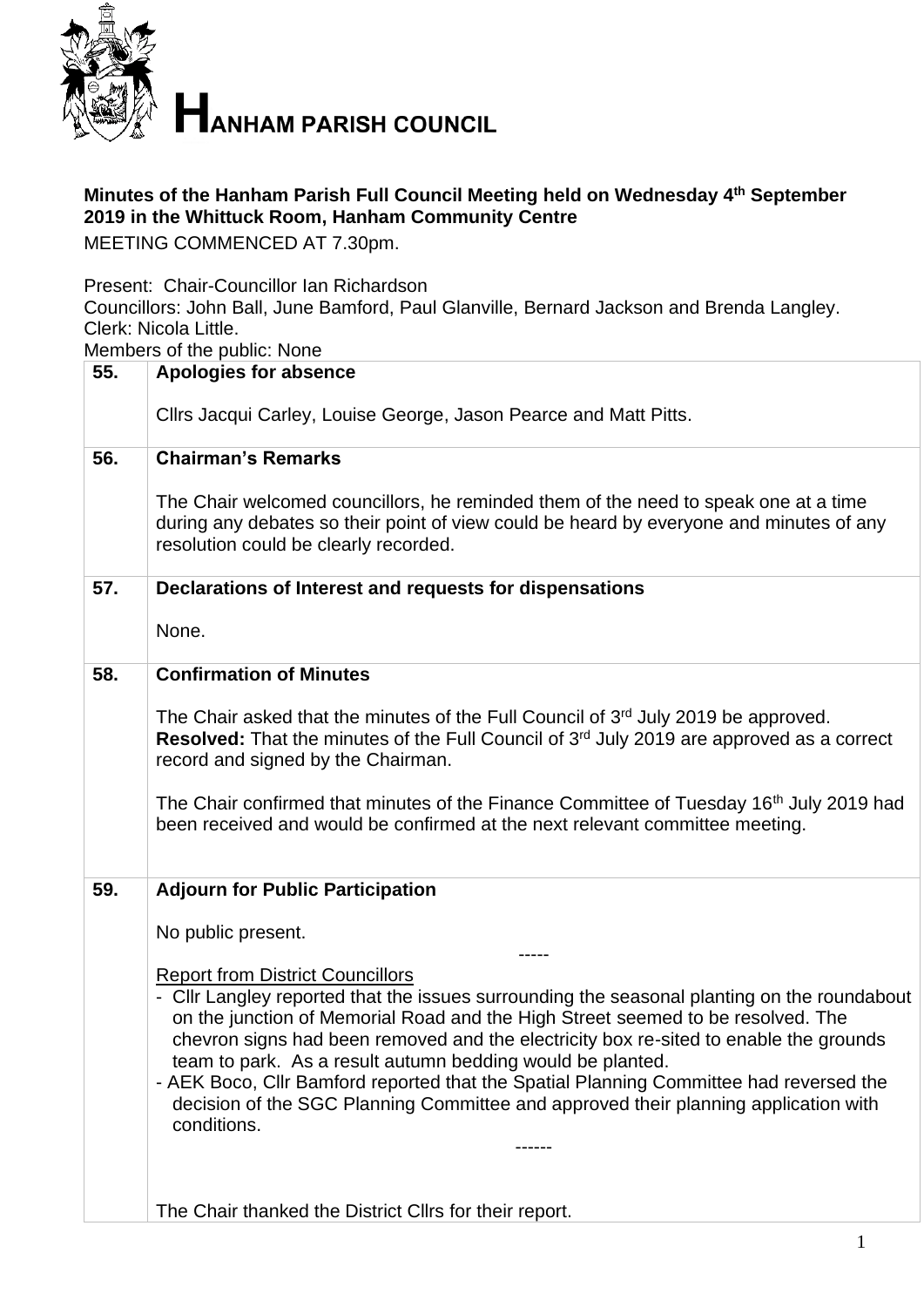| 60. | <b>Meeting Reconvened</b>                                                                                                                                                                                                                                                                                                                                                                                                                                                                                                                                     |                                                                              |
|-----|---------------------------------------------------------------------------------------------------------------------------------------------------------------------------------------------------------------------------------------------------------------------------------------------------------------------------------------------------------------------------------------------------------------------------------------------------------------------------------------------------------------------------------------------------------------|------------------------------------------------------------------------------|
| 61. | <b>Planning Matters</b><br>P19/11241/F- 6 Deverose Court Hanham Bristol South Gloucestershire BS15<br>a)<br><b>3SW.</b> Erection of a single storey rear extension to form additional living<br>accommodation.<br>• No objection<br>None.<br>b)                                                                                                                                                                                                                                                                                                               |                                                                              |
|     |                                                                                                                                                                                                                                                                                                                                                                                                                                                                                                                                                               |                                                                              |
| 62. | <b>Finance</b><br>The finance committee met on $16th$ July. The accounts were scrutinized and the<br>a)<br>committee were satisfied that expenditure is on track.                                                                                                                                                                                                                                                                                                                                                                                             |                                                                              |
|     | <b>Balances of accounts</b><br>As at 2 <sup>nd</sup> September 2019                                                                                                                                                                                                                                                                                                                                                                                                                                                                                           |                                                                              |
|     | H.S.B.C. Treasurers Account<br>H.S.B.C. Money Manager Account<br>H.S.B.C. Election Account (earmarked reserves)<br>H.S.B.C. High Interest bond (earmarked reserves)<br><b>Nat West Community Fund</b>                                                                                                                                                                                                                                                                                                                                                         | £<br>5.64<br>49,617.02<br>21,810.77<br>11,800.16<br>,50,126.60<br>133,360.19 |
|     | b) All the equipment the Clerk has is out of date in information technology terms<br><b>Resolved:</b> Upgrade to Quickbooks Desktop pro 2019 for compatibility with new<br>Windows 10 PC.                                                                                                                                                                                                                                                                                                                                                                     |                                                                              |
|     | c) The office printer is now almost 10 years old and does not support Windows 10. The<br>previous council were aware of this and set aside funds in the budget with the<br>intention to end the photocopier contract with Konica Minolta at cost of £47.30 a<br>quarter and purchase a colour printer copier scanner to replace both pieces of<br>equipment. The Clerk had discussed the various options with the Chair and Chair of<br>Finance. Resolved: Purchase new office equipment. Cancel contract with Konica<br>Minolta once everything is in place. |                                                                              |
|     | d) <b>Resolved:</b> Payment of accounts approved against the schedule provided along with<br>one late invoice that requires verbal approval, Apre Surfacing £36.00 for bus shelter<br>cleaning.                                                                                                                                                                                                                                                                                                                                                               |                                                                              |
| 63. | <b>Going Paperless at meetings</b>                                                                                                                                                                                                                                                                                                                                                                                                                                                                                                                            |                                                                              |
|     | <b>Resolved:</b> Agendas, minutes and supporting papers will now be emailed to councillors in<br>advance of meetings. A paper copy of the agenda will be available on the night of the<br>meeting.                                                                                                                                                                                                                                                                                                                                                            |                                                                              |
| 64. | Parish council meetings/venue                                                                                                                                                                                                                                                                                                                                                                                                                                                                                                                                 |                                                                              |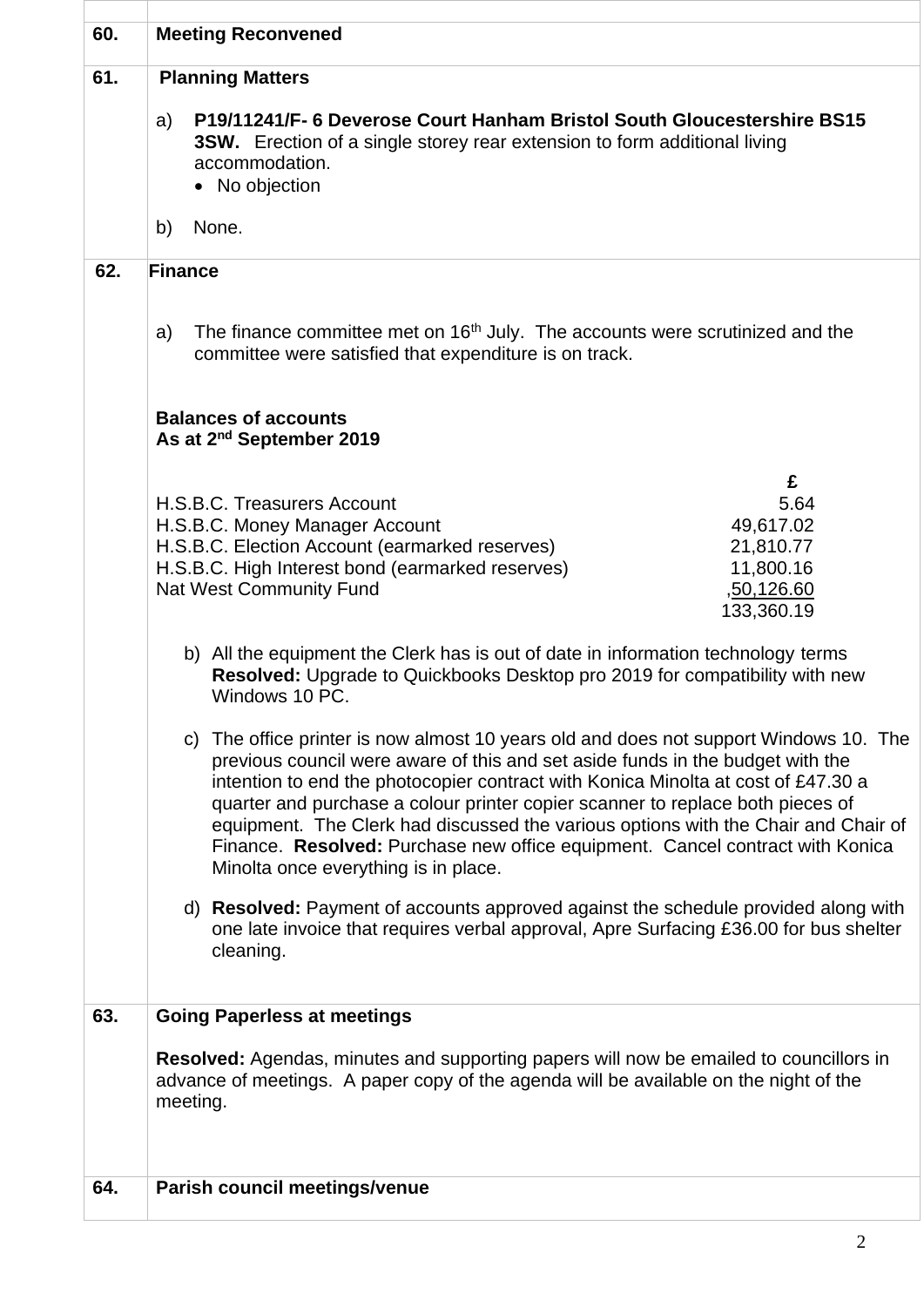|     | CIIr Ball produced a comprehensive written report providing details of alternative meeting<br>venues. A detailed discussion took place amongst councillors weighing up the pro's and<br>con's.<br>Cllr June Bamford asked to put forward a motion; this was seconded by the Chair.<br>Motion - To remain at Hanham Community Centre for parish council meetings.<br>In favour $-4$<br>Against $-2$<br><b>Resolved:</b> Motion carried by a majority- to remain at the community centre for parish<br>meetings.<br>The Chair thanked Cllr Ball for the work he had done in compiling this report, this would be<br>useful in case it was necessary to look at booking other venues in the future.<br>CIIr Ball wished it noted that if there is a problem with room bookings in the future then he<br>would ask for the matter to be revisited. |
|-----|------------------------------------------------------------------------------------------------------------------------------------------------------------------------------------------------------------------------------------------------------------------------------------------------------------------------------------------------------------------------------------------------------------------------------------------------------------------------------------------------------------------------------------------------------------------------------------------------------------------------------------------------------------------------------------------------------------------------------------------------------------------------------------------------------------------------------------------------|
| 65. | <b>Matters Arising from Previous Meetings</b>                                                                                                                                                                                                                                                                                                                                                                                                                                                                                                                                                                                                                                                                                                                                                                                                  |
|     | a) Memorial Garden-The Chair reported that assurances had been given that the<br>schedule of works required to bring the area up to standard would be undertaken over<br>the next few months. The matter would be revisited in a few months' time to ensure<br>this was the case. Resolved Clerk to ensure this is placed on the January 2020<br>agenda.                                                                                                                                                                                                                                                                                                                                                                                                                                                                                       |
|     | b) Roundabout planting. This had already been covered in the District Cllrs report.                                                                                                                                                                                                                                                                                                                                                                                                                                                                                                                                                                                                                                                                                                                                                            |
|     | c) Remembrance Service – Sunday $10^{th}$ November at 11.00am. Hanham Community<br>Centre is offering their support. Cllrs Ball and Richardson would be working together<br>with the various parties for this event.                                                                                                                                                                                                                                                                                                                                                                                                                                                                                                                                                                                                                           |
| 66. | Reports from Parish Council representatives from other meetings                                                                                                                                                                                                                                                                                                                                                                                                                                                                                                                                                                                                                                                                                                                                                                                |
|     | Cllr Jackson, Traders meeting. Christmas Fayre 7th December 2019<br>Cllr Jackson, Hanham Community Centre Board of Trustees Meeting.                                                                                                                                                                                                                                                                                                                                                                                                                                                                                                                                                                                                                                                                                                           |
| 67. | <b>Correspondence from South Gloucestershire Council</b>                                                                                                                                                                                                                                                                                                                                                                                                                                                                                                                                                                                                                                                                                                                                                                                       |
|     | None.                                                                                                                                                                                                                                                                                                                                                                                                                                                                                                                                                                                                                                                                                                                                                                                                                                          |
| 68. | <b>Correspondence from other sources</b>                                                                                                                                                                                                                                                                                                                                                                                                                                                                                                                                                                                                                                                                                                                                                                                                       |
|     | None.                                                                                                                                                                                                                                                                                                                                                                                                                                                                                                                                                                                                                                                                                                                                                                                                                                          |
| 69. | <b>Members points of information</b>                                                                                                                                                                                                                                                                                                                                                                                                                                                                                                                                                                                                                                                                                                                                                                                                           |
|     | The Chair reported that he had attended a meeting at Hanham Abbots parish council the<br>previous evening in his capacity as a councillor of that parish. A presentation had been<br>given from Swift Sports Coaching who provide school holiday sports provision for primary<br>school aged children. They gave a very impressive presentation and councillors felt this<br>would be a good joint project between Hanham Abbots and Hanham PCs. The suggestion<br>was to have a "taster day" during October half term and review the success of the project.<br>The Chair asked if there was any support from Hanham PC in principle for this with a view<br>to then placing the matter on the next agenda to consider financial support.<br>Councillors asked that the Clerk arrange for Swift Sport Coaching to provide a presentation      |
|     |                                                                                                                                                                                                                                                                                                                                                                                                                                                                                                                                                                                                                                                                                                                                                                                                                                                |